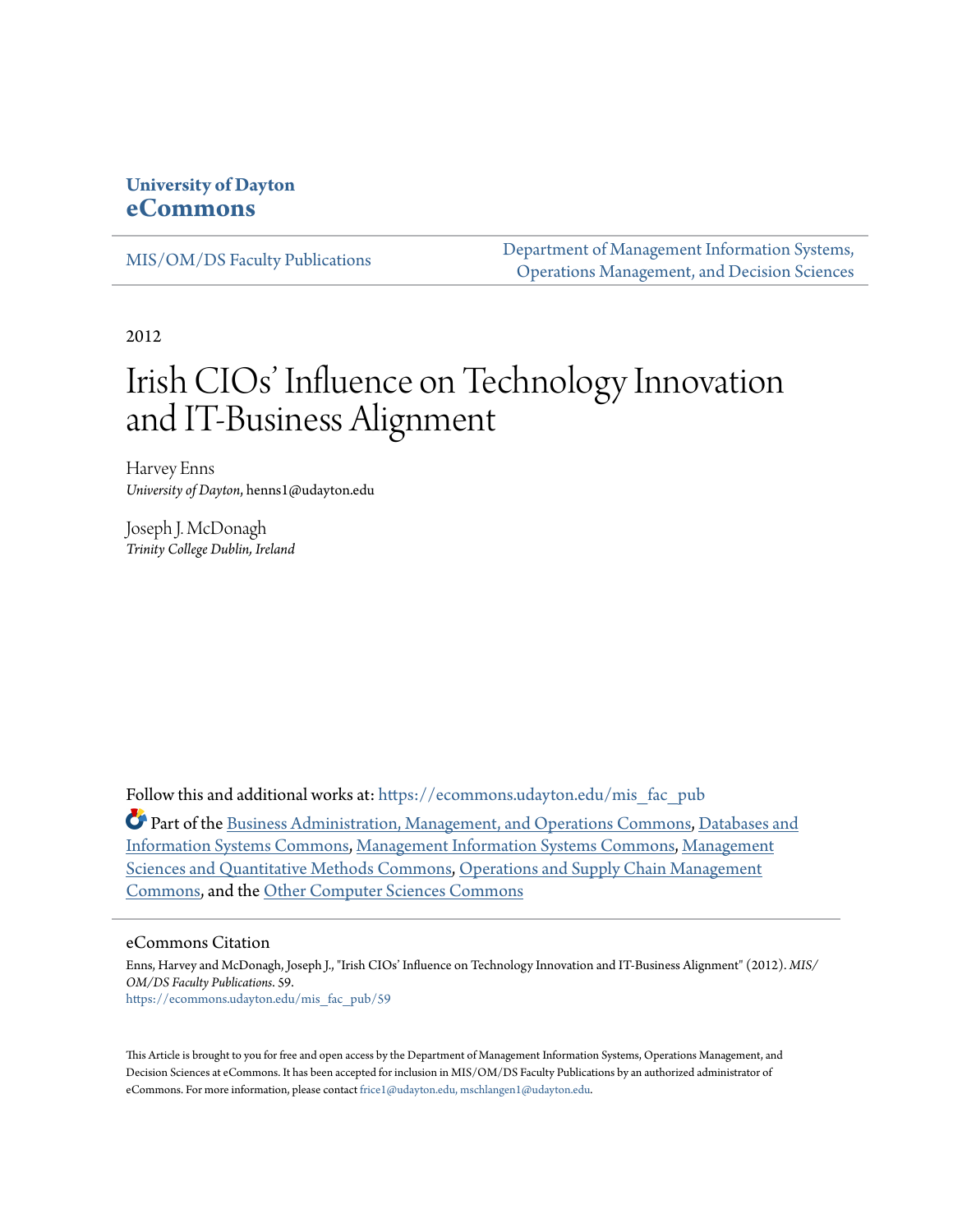# Communications of the Association<br>for Information Systems

#### **Irish CIOs' Influence on Technology Innovation and IT-Business Alignment**

Harvey G. Enns

*Department of MIS, Operations Management, and Decision Sciences, University of Dayton enns@udayton.edu*

Joseph J. McDonagh *School of Business, Trinity College Dublin*

# Abstract:

Technology is the driving force behind many of today's new products, services, and cost-cutting measures. However, there are gaps in our understanding about how technological innovation is fostered and nurtured in organizations. Part of the answer is to examine how Chief Information Officers (CIOs) exercise influence regarding technological innovation in organizations. This is particularly important since the CIO is the head of technology in organizations, an important source of technological innovation. This article draws on an established executive influence framework to demonstrate how Irish CIOs are able to solidify Information Technology's (IT's) contribution to technological innovation via relational means. Most of the CIOs in our study were able to successfully influence other executives to support these innovations which led to better IT-business alignment. However, other CIOs in our study were unsuccessful at influencing executives, which increased the disconnection between the CIO and the executive. Building on this study, we suggest significant practices and behaviors that CIOs can use to successfully influence other executives regarding technological innovations. CIOs must recognize that the relational side of technology alignment should be leveraged for them to successfully manage their contribution to technological innovation.

**Keywords:** technological innovation; executive influence; Chief Information Officers; IT-business alignment

Volume 30  $\Box$ 

Volume 30, Article 1, pp. 1-10, January 2012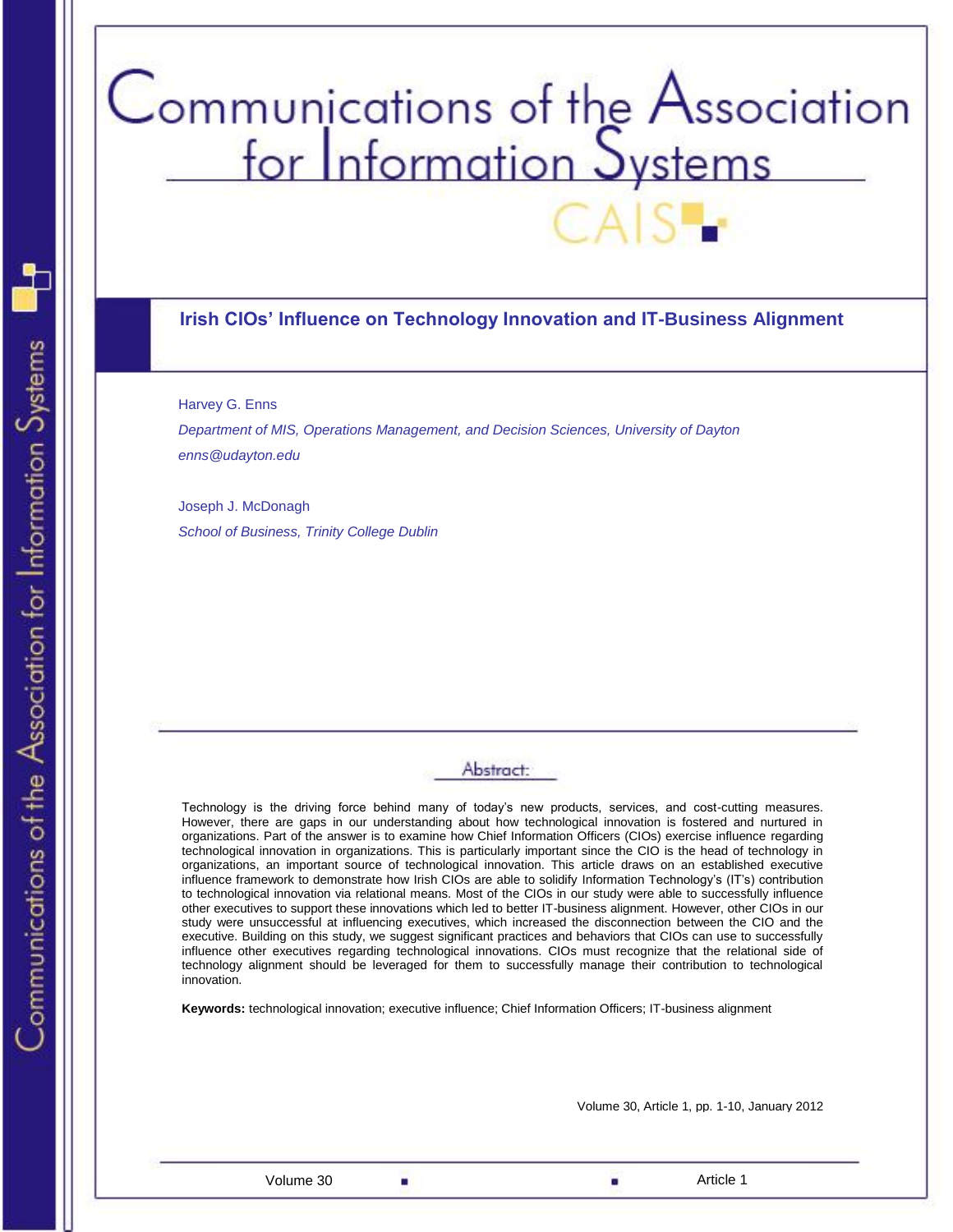# **Irish CIOs' Influence on Technology Innovation and IT-Business Alignment**

#### **I. INTRODUCTION**

Technological innovation and transformation is all around us. Examples from companies such as Apple, ING Direct, and Wal-Mart suggest that technology is the driving force behind many innovations. However, challenges remain in terms of how to consistently nurture promising ideas and bring them forward for consideration [Stratopoulos and Lim, 2010]. For instance, the cultivation of new technological innovations is complex because it involves many disparate stakeholders who may or may not be technologically aligned [Kohli and Melville, 2009]. These different stakeholders have knowledge about specific areas of expertise, such as marketing, that form the basis for business needs, and the capability of emerging information technologies, that can often address these business needs. Therefore, it is important that there be an integration of this knowledge *and* close partnerships between these stakeholders to facilitate successful innovation.

Nevertheless, those responsible for managing technology, such as Chief Information Officers (CIOs), are often disconnected from others in their organizations that make decisions about new technology-based innovations. The disconnection between IT and other parts of the organization has been a persistent and critical issue over the last three decades [Caffrey and McDonagh, 2008]. There have been various solutions suggested and used to address these challenges. For example, formal mechanisms such as budget processes continue to be used to ensure that the IT function is "on the same page" as the rest of the business [Chan, 2002]. Yet, connectedness is also a social process. Thus, relationship building, which involves partnerships between CIOs and other executives, can be an effective way of addressing this disconnect [Luftman and Ben-Zvi, 2010; Peppard, 2007; Tai and Phelps, 2000].

Therefore, those with authority to implement and allocate resources for new innovations must be proactively influenced if CIOs wish to be catalysts for technological innovation, a role they are increasingly expected to play [Overby, 2007; Peppard, 2007]. But how do CIOs influence other executives to increase the probability that successful technology-based innovations can occur? One way is to ensure that CIOs maintain strong relationships with other organizational members so that they may be in a position to influence them [Luftman and Ben-Zvi, 2010].

Within the context of good relationships, CIOs and other executives need to develop a common understanding about how technology can help the business achieve its goals. So, an important CIO role is to persuade top management of the need to invest in technological innovations that support business objectives [Enns et al., 2007; Lu and Ramamurthy, 2010]. A critical requirement for this to take place is the CIO's ability to sell technological innovations on a one-to-one, relationship-based way. Thus, CIOs can begin to overcome the lack of IT-business alignment via appropriate influence, and relationship building can be strengthened.

In fact, one attribute of a successful CIO is the ability to influence others in the organization; this is becoming more important as a condition for CIO success. However, there is evidence to suggest that executives in general often do a poor job of influencing other executives [Williams and Miller, 2002]. Yet, when executives are successful at influencing other executives, enhanced outcomes can result; this is also true of CIOs [Enns et al., 2007; Lu and Ramamurthy, 2010]. For example, successfully exerting influence can lead to the organization working on appropriate technological innovations.

As far as we are aware, no studies have explicitly examined the link between CIO influence attempts regarding technological innovations and the establishment of IT-business alignment, which would presumably lead to increased opportunities for the CIO to continue to initiate technology innovations. Therefore, the basic question addressed by our study was: What relationship-based practices should CIOs use to successfully convince other executives to support technological innovations and enhance IT-business alignment?

**Irish CIOs' Influence on Technology Innovation and IT-Business Alignment** technological innovations lead to enhanced IT-business alignment. The process and practices presented will help This article discusses an exploratory study of CIOs that illustrates an executive, practice-based process used for executive influence regarding technological innovation and the achievement of IT-business alignment via relational means. The results suggest that, in most cases, well-designed and executed influence attempts related to CIOs be successful at influencing other executives in their efforts to implement technological innovation.

The sections that follow include a framework for the study; this is followed by a discussion of the research approach. The subsequent two sections reveal how the interviewed CIOs were able to approach other executives regarding technological innovations and how successful approaches often led to enhanced IT-business alignment. The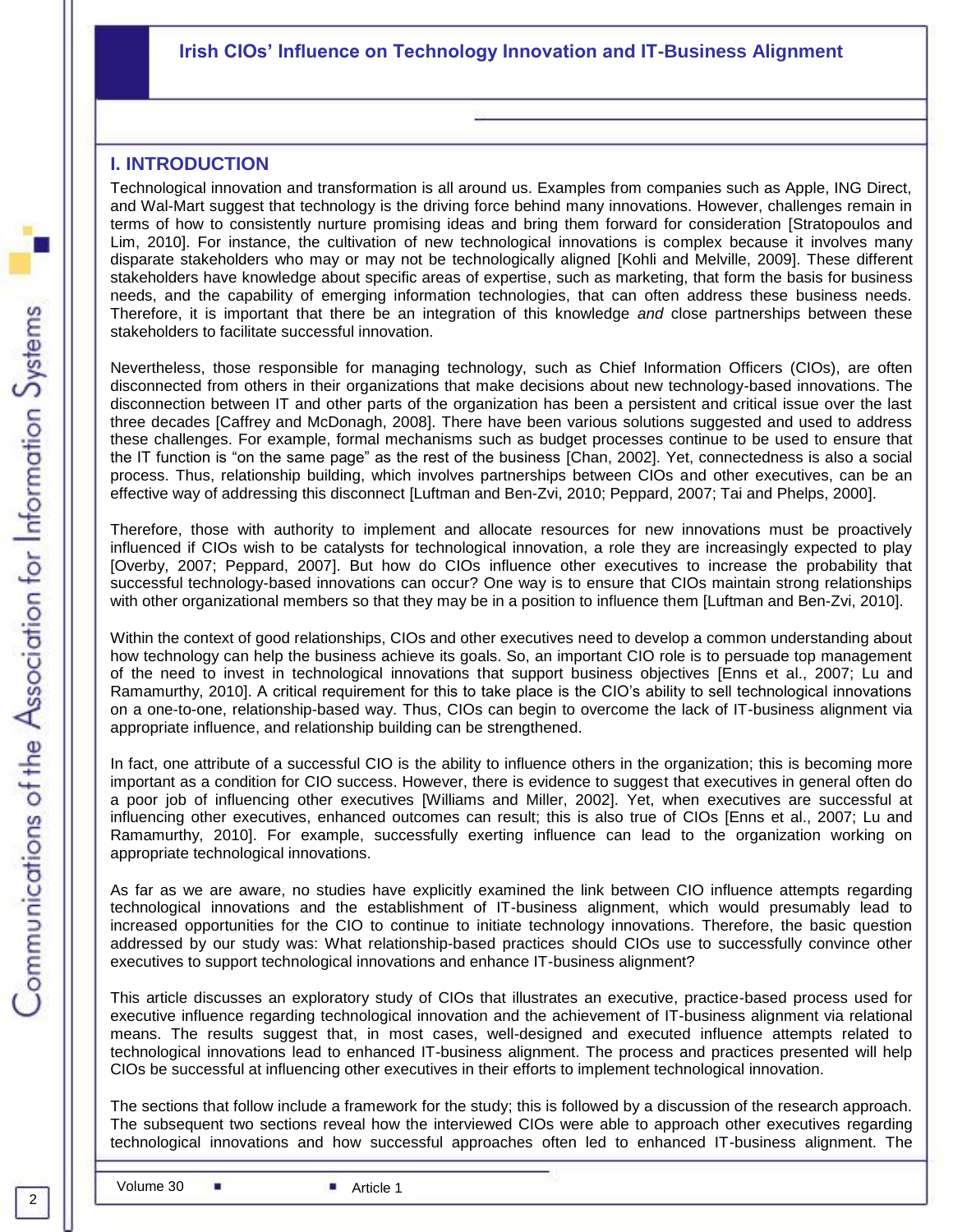following section discusses and outlines actionable steps for CIOs who wish to successfully influence other executives regarding technological innovations and improve IT-business alignment. The final sections discuss the limitations of the study and summarize the major lessons learned.

# **II. THE EXECUTIVE INFLUENCE PROCESS**

As mentioned above, a CIO can work on developing IT-business alignment through appropriate technological innovations that the CIO presents to the organization. Often executives, like CIOs, proceed through a three-stage influence process used to sell these technological innovations to other executives on a one-on-one basis (see Figure 1, based on Enns et al., 2007). The fundamental ideas for this process have been obtained from the work of Pfeffer [1992] and validated with a study of executive lateral influence episodes [Enns and McFarlin, 2005]. To wield power and influence effectively, Pfeffer [1992] urged executives to determine whose support is needed. Next, these influence targets must be "sized up" (e.g., how might targets react to specific ideas?). In essence, executives must prepare themselves to act. Then, executives must determine which influence tactics best fit the target, the context, and their own skills. Pfeffer's suggestions present a difficult challenge, as they require an accurate diagnosis of complex environments, as well as the ability to act on that diagnosis.



#### **Figure 1. The Executive Lateral Influence Process**

*Target Assessment* involves a decision about which executive to approach regarding an initiative to leverage an existing relationship or establish a relationship with an executive who has resources. *Executive Preparation* centers on the base necessary before the actual "pitch" takes place. *Influence Tactics Used* focuses on the influence tactics used to gain the executive's support. The outcome of this process may: (1) enhance IT-business alignment, (2) make no impact, or (3) lead to IT-business *misalignment*.

Face-to-face influence episodes form the foundation of the executive lateral influence process. Specifically, previous work that has validated the executive lateral influence process was based on interviews that described face-to-face influence encounters [Enns and McFarlin, 2005]. Furthermore, the settings used by Enns and McFarlin were both informal and formal. An example of an informal setting is a one-on-one hallway conversation that takes place after a formal group meeting in a conference room. Formal settings include a regularly scheduled meeting with the executive target or an office meeting organized specifically to discuss an initiative. The research approach described below mirrors these types of influence situations, since the Irish CIO interviews focused on face-to-face influence episodes in informal and formal settings.

# **III. RESEARCH APPROACH**

To investigate the issues of technological innovation and IT-business alignment, we opportunistically studied a sample of Irish CIOs. Our goal was to examine these complex connections in a small set of executives that may provide the motivation for larger samples in future studies. To meet this initial goal, we were able to identify a convenience sample of twenty-three Irish Chief Information Officers (CIOs). Personal networks in Dublin, Ireland, were used to gain access to these CIOs. Since this is the first study to examine technological innovation and ITbusiness alignment by CIOs, a focused interview methodology was used. This methodology was well-suited for the exploratory research we conducted [Judd et al., 1991]. Also, a qualitative study is better suited to examine the subtleties of the influence process in interactions with other executives regarding technological innovation, and its impact on IT-business alignment, than surveys are. More details of the methodology used, beyond those provided below, and the rationale for its use are provided in Enns et al. [2011].

The interviews were guided by a semi-structured interview protocol appropriate for use in focused interviews [Judd et al., 1991]. At the beginning of the interviews, the CIOs were asked some general questions about their managerial background, who they reported to, and the competitive, as well as the internal, organizational environment. Additional questions were asked regarding the approach the CIOs took when formally meeting with other executives about a project, characteristics about the executives the CIO approached, etc. The interviews also delved into how CIOs attempted to influence other executives (i.e., superiors, peers) regarding IT initiatives and what the outcomes were. Nine of the twenty-three CIOs were part of the top management team; the other fourteen were one level below. Thus, we were able to gather interview data about upward, lateral, and downward influence episodes to explore a wide range of influence episodes.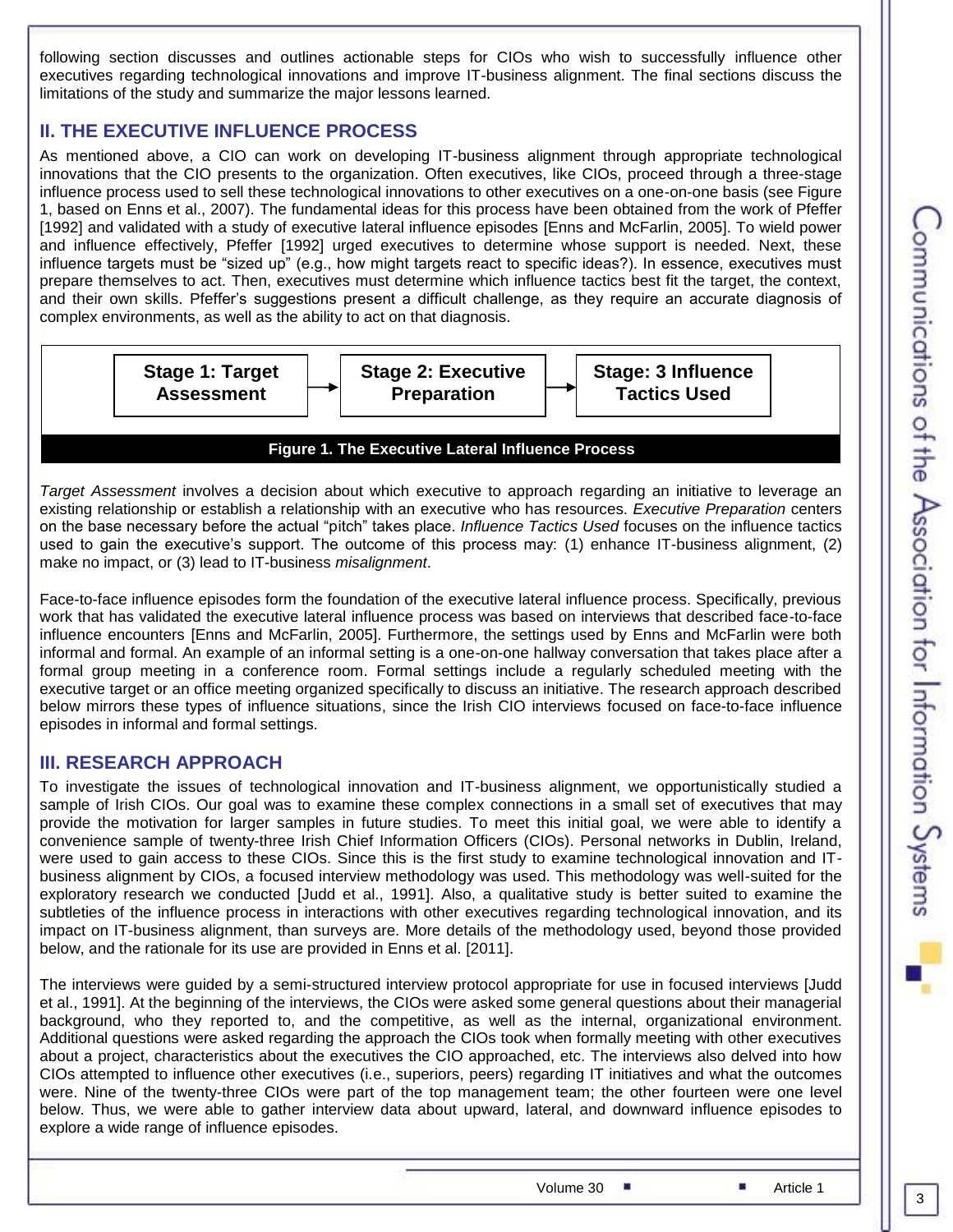Due to Irish norms and the potentially sensitive nature of the subject matter, the interviews were not taped. Nevertheless, extensive notes were taken during the interviews. These were subsequently transcribed immediately following the interviews, a technique successfully utilized in past research [e.g., Eisenhardt and Bourgeois III, 1988; Silva and Hirschheim, 2007; Walsham and Sahay, 1999]. The transcripts were reviewed, and follow-up discussions were held with the CIOs when necessary to fill in gaps.

Archival data from company reports and websites were also gathered in order to glean further insights into the company context during the timespan covered by the interviews. While the interviews and archival data often provided the same perspective about how the IT initiative was aligned with current business strategy, this supplemental data did offer clarity in all cases. Finally, data was gathered (either from public sources and/or during the course of the interviews) about the industry that defined the organization, the number of employees it had, its revenue, and so on. Ten of the firms were in the public sector, eight were in financial services, three were in the telecommunications industry, and two were manufacturing enterprises. The average number of employees in these organizations was 9,350. The average revenues were €9.8 billion. The average size of the IT project being proposed by executives was €31 million (the range was €40,000 to €500 million).

The interview data was comprehensively and systematically analyzed using techniques similar to those described in Silva and Hirschheim [2007]. First, the interview transcripts were organized and classified. NVivo© was used for this step as well as steps two and three. The second step involved the initial coding of the transcripts and, among other things, categorizing the outcomes (i.e., commitment, compliance, or resistance) of the influence episodes and the direction of the influence attempt. One of the authors and a graduate student, who did not know the purpose of the study, conducted this coding step. Overall agreement between the coders was 98 percent, and the few discrepancies were discussed and resolved.

# **IV. RESULTS**

Figure 2 provides a high level summary of the major findings from the analysis and has been adapted to take in to account the CIOs' perspective, the fact that some of the interviews involved upward, lateral, and downward influence incidents, and demonstrates some of the relational practices uncovered in our study. The boxes correspond to the executive influence process in Figure 1, and the third box has been relabeled to reflect additional relationship-based activities revealed in the interviews.



The relational practices found within the boxes are organized into three categories. The first category (*Relate)* focuses on the importance of maintaining good relationships with other executives during target assessment. The second category (*Prepare)* is centerd on critical groundwork efforts required when CIOs want to successfully influence and enhance IT-Business alignment. The last category (*Communicate)* emphasizes the content of the influence attempt.

The manner in which this influence process is conducted can lead to stronger IT-business alignment. For example, if CIOs use external IT success stories that demonstrate a business focus, this may not only lead to support for the initiative, but also enhance IT-business alignment. The bullet points within these categories represent the practices the CIOs discussed in the interviews and are described in more detail below.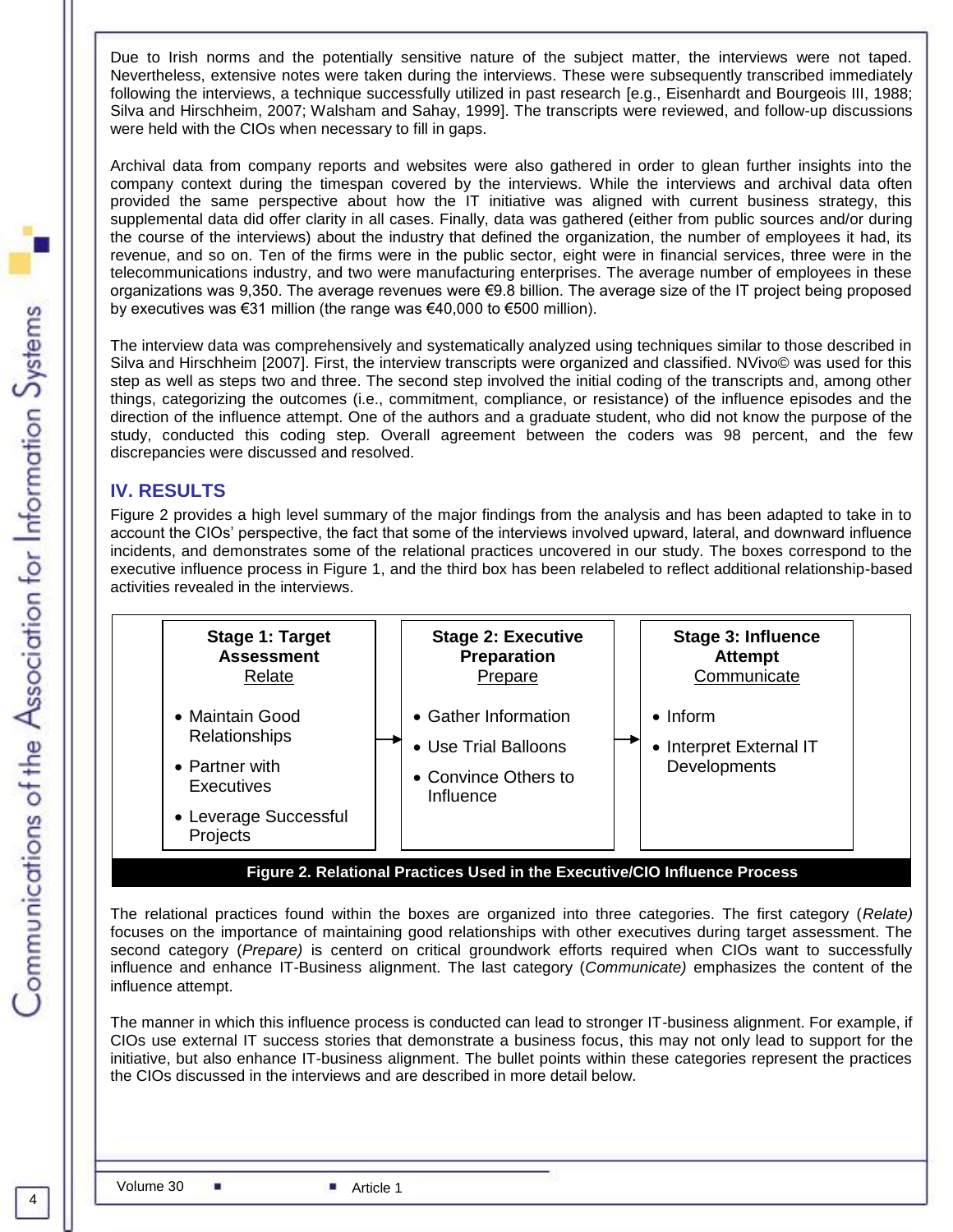#### **Relate: Maintain Good Executive Relationships**

Better IT-business alignment can be achieved when good relationships lead to greater opportunities to bring forward technological innovations. The following suggests how "maintain good executive relationships" was considered in preparation activities.

*I always work on developing, either consciously or unconsciously, on our relationship. Part of developing good relationships is knowing what it is you want to achieve as part of your responsibilities, but you also need to know what your peers want to achieve.*

Therefore, CIOs are encouraged to maintain good working relationships with other executives in the firm and collaborate with other executives on joint projects. This will lay the foundation for future opportunities to "pitch" technology-based innovations.

#### **Relate: Partner with Executives**

Non-IT executives need to take ownership of new IT technological innovations so that the innovations can be executed in the organization. Thus, it is important to establish partnerships with these executives. They have access to resources and have influence over the subordinates who will ultimately implement the innovations. The quote below, from a CIO-peer interaction, was typical of the use of the "partner with other executives" practice used to increase IT-business alignment:

*Sheila (Note: all names have been disguised to protect anonymity) had a say in selecting the components/ features of the system. Initially, the idea had broad brushstroke elements to it in the sense that the idea was not fully shaped. There was plenty of opportunity for her to add input and ideas. She had ownership of the system, which naturally led to increased alignment.*

However, partnering with an executive may require great timing. For example, a former peer of one CIO received a demotion, which changed the nature of the relationship. Before the demotion, there had been a good working relationship. Now, the relationship had soured and the former peer was resentful of the CIO's initiative and the feeling that the CIO was fault finding.

*The interaction with George did not lead to alignment and in fact did more damage than good. Other managers need to have ownership of a project, which indicates that there is true alignment. George did not have ownership.*

Thus, CIOs should take the time to reestablish relationships that have changed before they attempt to partner with executives. CIOs in this situation need to avoid making the assumption that it is "business as usual" when dramatic changes in a relationship occur.

#### **Relate: Leverage Successful Projects**

A CIO can leverage a successful history of working with an executive on past innovation projects to gain commitment for another project. A number of CIOs stated that "leverage successful projects" was used in executive assessment when the CIO was deciding which executive to approach about a new initiative. As one CIO mentioned,

*In addition, the opportunity was ripe since I had credibility with my business colleague in this area of the business. IT had delivered a previous system for him that was on time and within budget.*

However, when these projects have a poor history, one successful project may not be enough to convince the executive to support the next initiative or enhance IT-business alignment. According to one CIO, who had recently taken over an IT organization that had a history of bad IT-business alignment:

*IT-business alignment is not really based on an individual project. IT-business alignment is achieved due to a combination of things. It's part of a "package" that helps build alignment up.*

#### **Prepare: Gather Information**

When not enough time is devoted to focused, informal data gathering, the CIO may not be fully prepared to discuss the initiative with the new executive. CIOs that are unprepared to influence another executive may lose credibility and IT-business alignment. In one case there was no existing relationship between the CIO and an executive who was new to the organization. Even though the CIO took steps to discover what the new executive was like (e.g., spoke with others who had interacted with the executive) in preparation for the influence attempt, the influence attempt was unsuccessful and led to IT-business *misalignment*. The following quote summarizes the meeting outcome:

Volume 30  $\blacksquare$  Article 1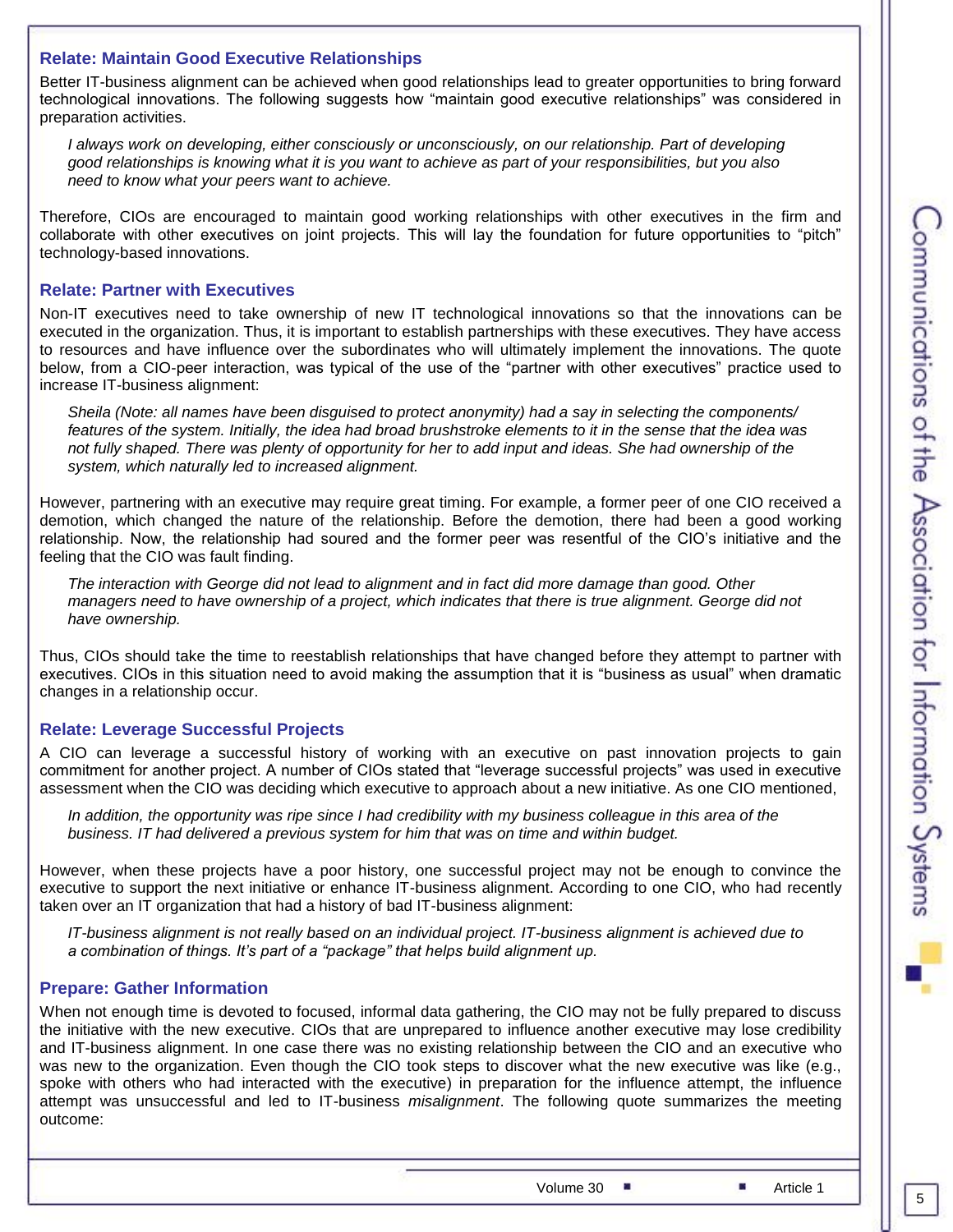*The new system proposal damaged IT's relationship with the new executive. It did not establish credibility and left the new executive with the impression that these guys (i.e., the IT department) are gold digging.*

#### **Prepare: Use Trial Balloons**

As mentioned above, there is a great deal of risk the first time the CIO approaches a new executive about a project. The CIO needs to get it right the first time in order to establish initial credibility. A way to reduce this risk is to use trial balloons to discover the executive's view of a particular initiative. One CIO that was successful at influencing another executive within the confines of a new relationship suggested that:

*You really should know the "temperature" of the person's reaction toward the idea before the meeting takes place; otherwise you and your idea are sunk. In my case, I tried to gauge his level of interest about the project before the formal meeting by casually mentioning the initiative in phone calls or at the end of meetings that I had with him that were focused on other matters to get a sense on where he stood.*

When good IT-business alignment already exists, trial balloons may not be necessary to strengthen IT-business alignment. In one case, the CIO suggested that very good IT-business alignment already existed and so his successful influence attempt did not include the use of trial balloons.

#### **Prepare: Convince Others to Influence**

Others can be solicited to influence an executive when an executive–CIO relationship has deteriorated. As mentioned earlier, a former peer of a CIO received a demotion, which damaged a previously good relationship. Now, the former peer was resentful of the innovation and his feeling that the CIO was telling him how to manage his department. The CIO eventually got buy-in from the other executive with a combination of tactics. He convinced the executive's boss to influence him and set up a steering committee to provide another way that influence could be exerted. In his words:

*James eventually mellowed gradually. It was a combination of his boss talking to him about the project and the steering committee's work that turned him around.*

Another risky situation a CIO is faced with is when a CIO is new to the position and has to manage implementation policies put in place by the CIO's predecessor. If contentious issues that arise as a result of these policies can be resolved at lower levels, the CIO can avoid grappling with these issues when they escalate. Training IT staff to influence business partners can be an effective way to settle these issues. As one CIO suggested after the fact:

*The IT staff did not seem to appreciate the support mechanisms that were required by the business. IT often views issues in a black and white way, probably due to the technical nature of their work. However, lots of gray exists in the business world, the business thrives on gray and uncertainty. Also, the issue should have been dealt with at a lower level and not escalated to the point that I had to deal with it.*

However, if getting others to convince an executive about a new technological innovation is the sole means of influence used by the CIO, a peer executive may reject this weak form of influence [Enns et al., 2003].

#### **Communicate: Inform Executives**

The education of non-IT executives is particularly effective when the CIO needs to make the executive aware of how a technological innovation can help the organization and the executive's department. A better IT-informed executive heightens the odds of stronger IT-business alignment because the executive is aware of ways that IT can help the business. The following example demonstrates how "inform executives" was used in the CIO's influence attempt.

*I* knew that Dora wanted to move in the direction of the new process and Richard wanted a new system that would leverage this new process. Dora was not fully committed, so I felt it was up to me to show her that it *was in her best interests to support the new system and to commit resources to it.*

Nevertheless, as mentioned above, when not enough time is devoted to focused, informal data gathering, the CIO may not be fully prepared to discuss the innovation with the new executive because of a lack of crucial information. Thus, CIOs who communicate inappropriately can risk the loss of IT-business alignment since the CIO is not viewed as credible.

#### **Communicate: Interpret External IT Developments**

Interpreting external IT developments are particularly appropriate when the target executive is risk averse. External success stories provide validation of the CIOs idea, establishes CIO credibility, and thus provides an opportunity to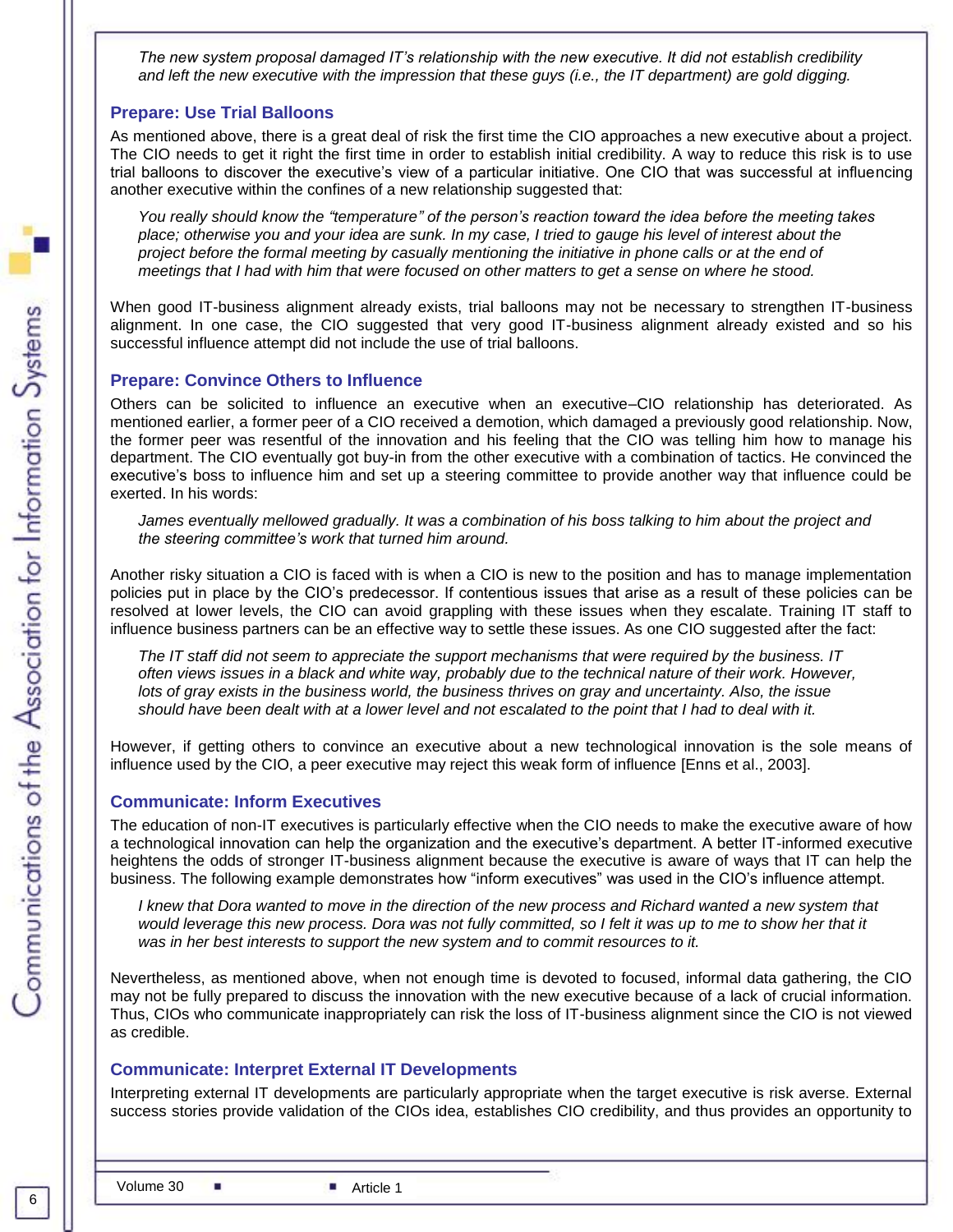enhance IT-business alignment. The following instance recounts how "interpret external IT developments" was used in an influence attempt.

*I referenced other organizations in Ireland that were doing parts of the process online, it was an appropriate example.*

Nevertheless, when the external IT developments are unrelated to the business, the CIO can lose credibility and the opportunity to enhance IT-business alignment [Earl and Feeney, 1994].

# **V. DISCUSSION AND IMPLICATIONS**

The findings from this study suggest a number of actionable guidelines and tactics for CIOs as they seek to promote technological innovations and enhance IT-business alignment with other executives. These are summarized in Table 1 below.

|                                                                | Table 1: CIO Guidelines and Tactics for Promoting Technological Innovation                               |                                                                                                                                                                                                                                                                                                                                                                                                                                                                                                                                                                        |  |  |  |  |  |  |  |  |
|----------------------------------------------------------------|----------------------------------------------------------------------------------------------------------|------------------------------------------------------------------------------------------------------------------------------------------------------------------------------------------------------------------------------------------------------------------------------------------------------------------------------------------------------------------------------------------------------------------------------------------------------------------------------------------------------------------------------------------------------------------------|--|--|--|--|--|--|--|--|
| Guideline                                                      | Goal                                                                                                     | <b>Tactics</b>                                                                                                                                                                                                                                                                                                                                                                                                                                                                                                                                                         |  |  |  |  |  |  |  |  |
| <b>Partner Wisely</b>                                          | · develop strong<br>collaborative working<br>arrangements                                                | • present projects as joint projects not "IT projects"<br>• present technological innovations broadly so there is plenty of<br>opportunity for the other executive to help shape the project<br>• do not insist that the other executive follow every stipulation of an<br>IT departmental policy; allow for some gray to creep in                                                                                                                                                                                                                                     |  |  |  |  |  |  |  |  |
|                                                                | • avoid acting as a proxy for<br>another business unit when<br>partnering with that<br>business unit     | • ensure that the business unit commits to realizing tangible<br>benefits of the new innovation (i.e., a decrease in full time staff) in<br>documents that outline the proposal<br>• invite the business unit executive to actively participate in<br>meetings where a top manager is being influenced                                                                                                                                                                                                                                                                 |  |  |  |  |  |  |  |  |
| Gather the<br><b>Right Data</b>                                | • predict how another<br>executive will react to a<br>new technological<br>innovation                    | • network with the other executive's peers to discover where the<br>executive may stand on the innovation<br>• use trial balloons to determine the executive's position regarding<br>the specific innovation before it is formally proposed                                                                                                                                                                                                                                                                                                                            |  |  |  |  |  |  |  |  |
| Solicit Others to<br>Influence<br>Communicate<br>Appropriately | • overcome a<br>broken/changed<br>relationship                                                           | • convince the other executive's boss to influence the executive<br>about the innovation (in a downward influence scenario)<br>• persuade members of a steering committee to speak to the<br>executive about the innovation in one-on-one settings or in<br>committee meetings<br>• procure an external party to make an assessment and<br>recommendation (in the case of trying to influence a peer)                                                                                                                                                                  |  |  |  |  |  |  |  |  |
|                                                                | • manage potentially<br>contentious environmental<br>conditions                                          | • encourage IT staff to obtain policy buy-in from lower level<br>business unit managers before introducing new innovations that<br>build on these policies<br>• train project managers and business analysts to detect issues that<br>can potentially get out of control and stop an innovation<br>• teach these staff how to influence their business counterparts to<br>arrive at quick resolutions to avoid issue escalation                                                                                                                                        |  |  |  |  |  |  |  |  |
|                                                                | • provide business value and<br>ensure that you are on the<br>same wave-length as the<br>other executive | • indicate to the other executive that a new innovation is consistent<br>with organizational moves toward a new technology<br>• demonstrate how an innovation that one department is working on<br>is coherent with the technology that is applicable to a project in<br>another department<br>• provide tangible evidence of what is in it for the executive and the<br>executive's department. For example, increased revenue and/or<br>lowered costs<br>• present simplified technical explanations only when asked by the<br>executive you are trying to influence |  |  |  |  |  |  |  |  |
|                                                                | • convey examples of<br>successful technological<br>development                                          | • inform executives about innovation stories from organizations in<br>the same industry<br>• speak with other executives about how similar innovations could<br>work in their organization                                                                                                                                                                                                                                                                                                                                                                             |  |  |  |  |  |  |  |  |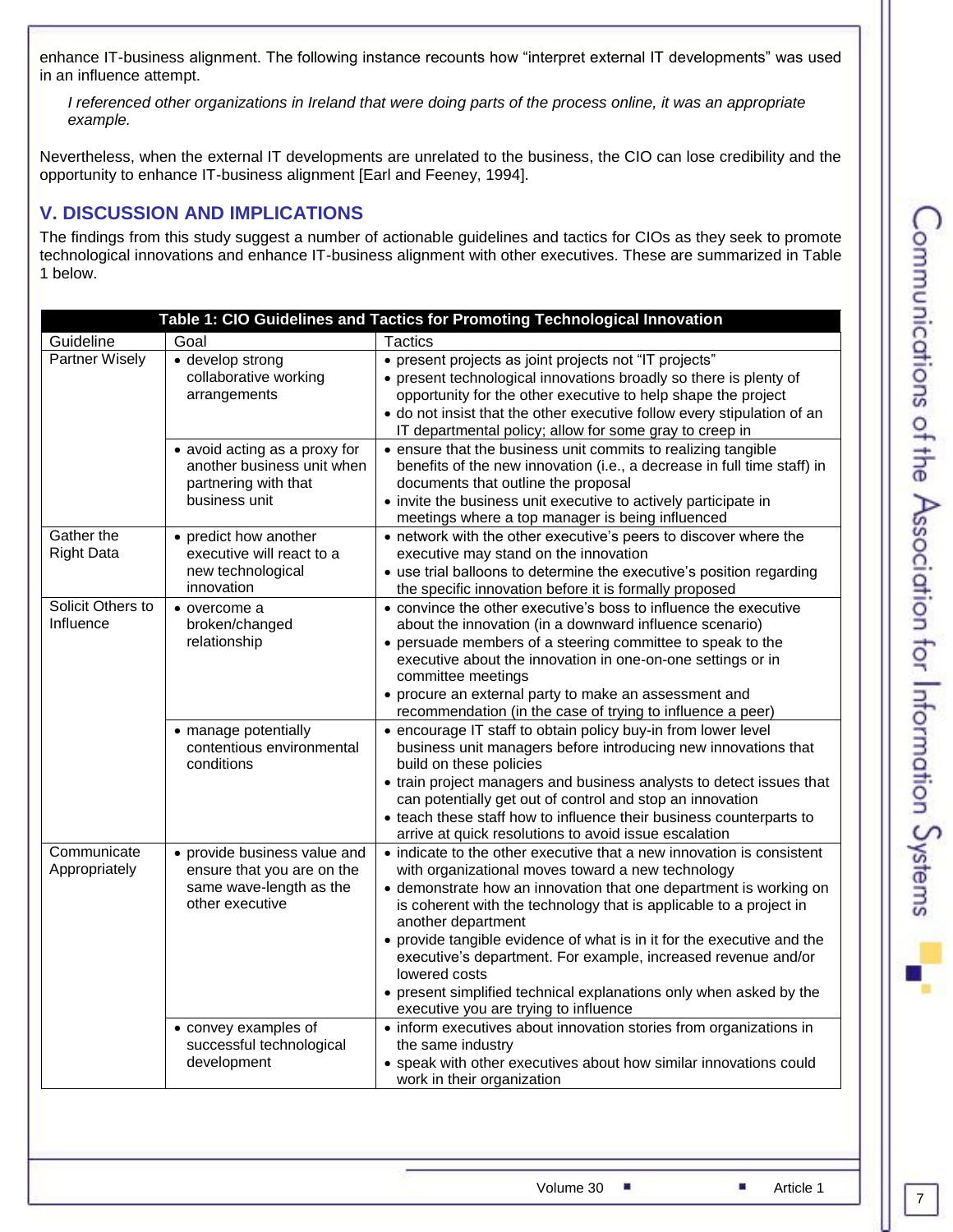In addition, some of the practices used by the CIOs to gain commitment for technological innovations and facilitate technology alignment were consistent with suggestions made by previous studies [Enns et al., 2007]. For instance, CIOs have been encouraged to advertise successful projects and to solidify a trustworthy relationship with the top management team (TMT) members. Also, CIOs should work on developing a shared vision for IT [Peppard, 2007]. This can be done by, among other things, using selective external success stories that indicate to top managers that the CIO understands how technological innovations can be used to support the organization.

Beyond what previous work has found, the current study has demonstrated that three other relationship-based practices can lead to the application of innovation and enhanced technology alignment. CIOs who use trial balloons and gather focused data in their preparation efforts will enhance their capability to successfully influence other executives and obtain greater IT-business alignment. Similarly, when CIOs successfully solicit others to influence another executive, the odds of building IT-business alignment are improved. Finally, the study has demonstrated that the executive influence process is useful for the analysis of influence in multiple directions.

#### **Limitations and Directions for Future Research**

The current study has a number of limitations. First, the study was limited to the CIOs' views of the various episodes they described and did not include perspectives from the other executives involved in the influence episodes. We do not believe that this bias was as strong as it could have been, since a number of CIOs described incidents in which they were not successful at gaining buy-in, etc. In addition, other attempts were made to supplement the information provided by the CIOs (e.g., annual reports that described the projects the CIOs discussed). Also, some of the results are similar to what previous research has found (see above), which provides some assurance that the methodology used was sound. However, future research could include interviews with CIOs and non-CIO executives to obtain both perspectives on the same influence episode.

Second, further research could more deeply examine the impact that subordinates play in the executive influence process. As mentioned above in the discussion of the guidelines in Table 1, it is often important to get others to influence an executive's subordinates and get them to buy in. Some of the Irish CIOs in this study did not use this tactic, which led to poor outcomes. As far as the authors are aware, there has been little research conducted on the role of CIO and non-CIO subordinates in the executive influence process, with respect to technology innovation, and this appears to be an area ripe for further investigation.

Third, the standpoint provided by this study is that of Irish CIOs. CIOs from other countries and cultures may have a different view of the phenomena discussed in this article. Future research could compare the results of the research issues explored here with CIOs from different cultural backgrounds to see if any differences emerge. For instance, the Irish CIOs in this study used consultation to good effect, whereas North American CIOs in previous studies have not [e.g., Enns, Huff, and Higgins, 2003]. This may be due to cultural differences, since North American executive targets may be less inclined than Irish executive targets to provide input into an initiative originated by a CIO. Also, studies of CIO executive influence processes in China may reveal that it is more effective to influence upward than laterally. For example, if a Chinese CIO can successfully influence a Chinese CEO, the Chinese CEO can more easily dictate to the Chinese top management group that a new technology innovation will be adopted [see Cheng, Rhodes, and Lok, 2010] than a North American CEO could with his/her executives.

Fourth, we believe that there is merit in extending the existing work on CIO influence behavior by focusing in-depth on the manner in which CIOs influence the process of aligning business and IT strategy in large complex organizations. While there is an increasing awareness of the need to embrace a process-oriented view to the study of good strategy making and good strategy execution vis-à-vis IT, there is very little work that has explored in-depth the manner in which CIO influences is central to both strategy process and strategy outcomes.

Finally, the study was primarily based on interview data. Further research in this area could consider using survey data collection and analysis methods to determine if the results outlined in this study hold for larger sample sizes.

# **VI. CONCLUSION**

According to research cited earlier [i.e., Williams and Miller, 2002], executives in general do not do well when it comes to influencing each other. So, a necessary first step is the maintenance of strong relationships when CIOs need to partner with others to implement technological innovation. Furthermore, when confronted with a situation that requires influence, CIOs have to gather the right information. Good communication skills are an absolute must to ensure that CIOs are influencing others on the same "wavelength," since, for example, the language of finance and of marketing can be quite different. Finally, if resistance is inevitable, CIOs ought to utilize a coalition and solicit outside expertise to overcome this resistance.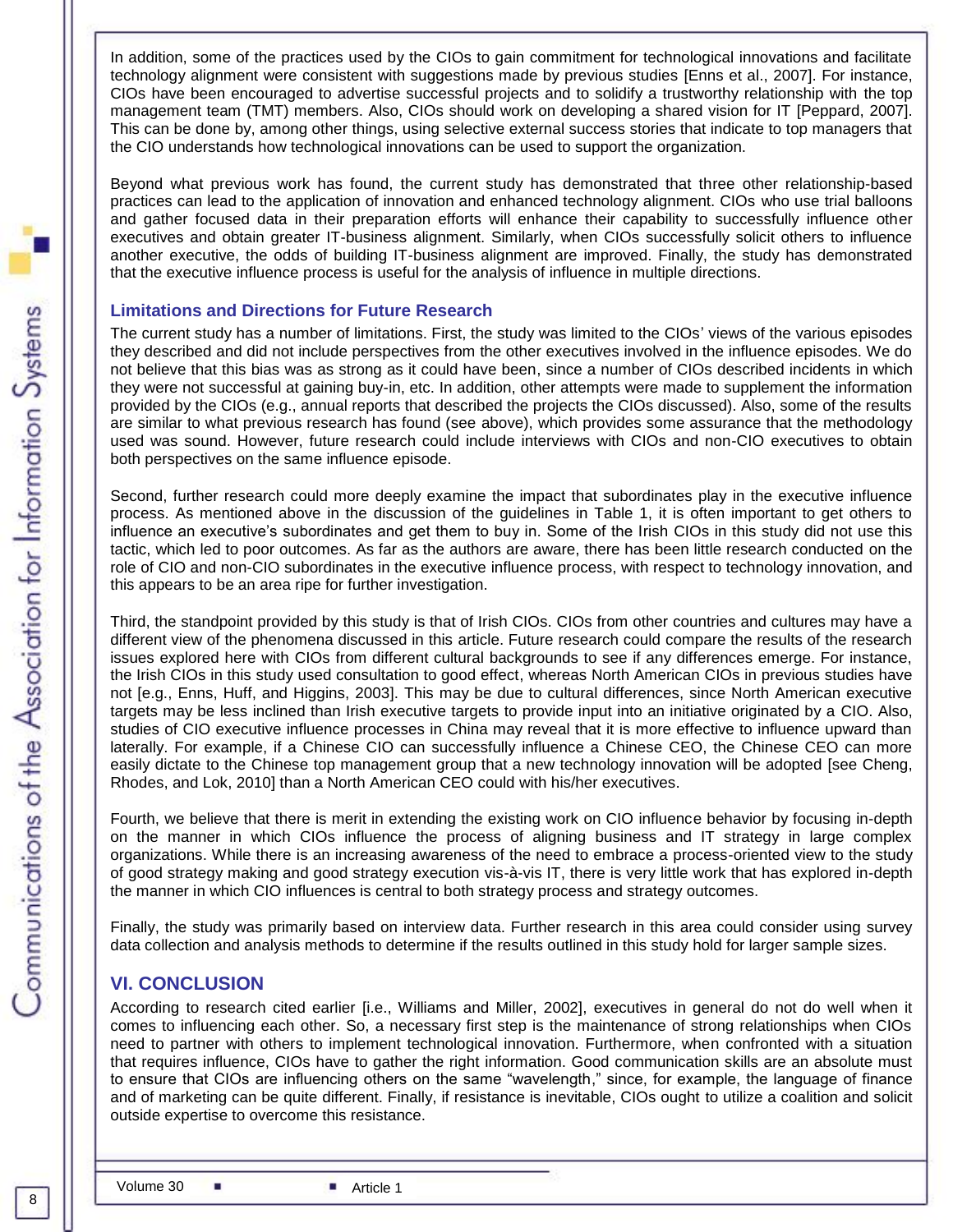# **ACKNOWLEDGMENTS**

We kindly thank Professor Vallabh Sambamurthy for providing excellent feedback on earlier drafts of the article.

#### **REFERENCES**

- Caffrey, E. and J. McDonagh (2008) "A Longitudinal Perspective on Critical Issues in the Management of Information Systems", *Proceedings of the International Conference on Business Innovation and Information Technology,* Dublin City University, Dublin, Ireland.
- Chan, Y.E. (2002) "Why Haven't We Mastered Alignment", *MIS Quarterly Executive* (1)2, pp. 97–112.
- Cheng, V., J. Rhodes, and P. Lok (2010) "A Framework for Strategic Decision Making and Performance Among Chinese Managers", *The International Journal of Human Resource Management* (21)9, pp. 1373–1395.
- Earl, M.J. and D.F. Feeney (1994) "Is Your CIO Adding Value", *Sloan Management Review* (35)3, pp. 11–20.
- Eisenhardt, K.M. and L.J. Bourgeois III (1988) "Politics of Strategic Decision Making in High-Velocity Environments: Toward a Midrange Theory", *Academy of Management Journal* (31)4, pp. 737–770.
- Enns, H.G., S.L. Huff, and C.A. Higgins (2003) "CIO Lateral Influence Behaviors: Gaining Peers' Commitment to Strategic Information Systems", *MIS Quarterly* (27)1, pp. 155–176.
- Enns, H.G. and D.B. McFarlin (2005) "When Executives Successfully Influence Peers: The Role of Target Assessment, Preparation, and Tactics", *Human Resource Management* (44)3, pp. 257–278.
- Enns, H.G., D.B. McFarlin, and S.L. Huff (2007) "How CIO's Can Effectively Use Influence Behaviors", *MIS Quarterly Executive* 6(1), pp. 29–38.
- Enns, H.G., D.B. McFarlin, and P.D. Sweeney (2011) "How CIOs Overcome the Competing Values Challenge: Irish CIOs' Perspectives", *Communications of the Association for Information Systems* (28) Article 32, pp. 549–560.
- Judd, C.M, E.R. Smith, and L.H. Kidder (1991) *Research Methods in Social Relations*, *6th edition*, Toronto, ON: Holt Rinehart and Winston, Inc.
- Kohli, R. and N.P. Melville (2009) "Learning to Build an IT Innovation Platform", *Communications of the ACM* (52)8, pp. 122–126.
- Lu, Y. and K. Ramamurthy (2010) "Proactive or Reactive IT Leaders? A Test of Two Competing Hypotheses of IT Innovation and Environment Alignment", *European Journal of Information Systems* (19)5, pp. 601–618.
- Luftman, J. and T. Ben-Zvi (2010) "Key Issues for IT Executives 2009: Difficult Economy's Impact on IT", *MIS Quarterly Executive* (9)1, pp. 49–59.
- Overby, S. (2007) "Order-Takers to Innovators", *CIO* (20)21, pp. 48–52.
- Peppard, J. (2007) "The Conundrum of IT Management", *European Journal of Information Systems* (16)4, pp. 336– 345.
- Pfeffer, J. (1992) "Understanding Power in Organizations", *California Management Review* (34)2, pp. 29–50.
- Silva, L. and R. Hirschheim (2007) "Fighting Against Windmills: Strategic Information Systems and Organizational Deep Structures", *MIS Quarterly* (31)2, pp. 327–354.
- Stratopoulos, T.C. and J-H. Lim (2010) "IT Innovation Persistence: An Oxymoron?", *Communications of the ACM* (53)5, pp. 142–146.
- Tai, L.A. and R. Phelps (2000) "CEO and CIO Perceptions of Information Systems Strategy: Evidence from Hong Kong", *European Journal of Information Systems* (9)3, pp. 163–172.
- Walsham, G. and S. Sahay (1999) "GIS for District-Level Administration in India: Problems and Opportunities", *MIS Quarterly* (23)1, pp. 39–66.
- Williams, G.A. and R.B. Miller (2002) "Change the Way You Persuade", *Harvard Business Review* (80)5, pp. 64–73.

9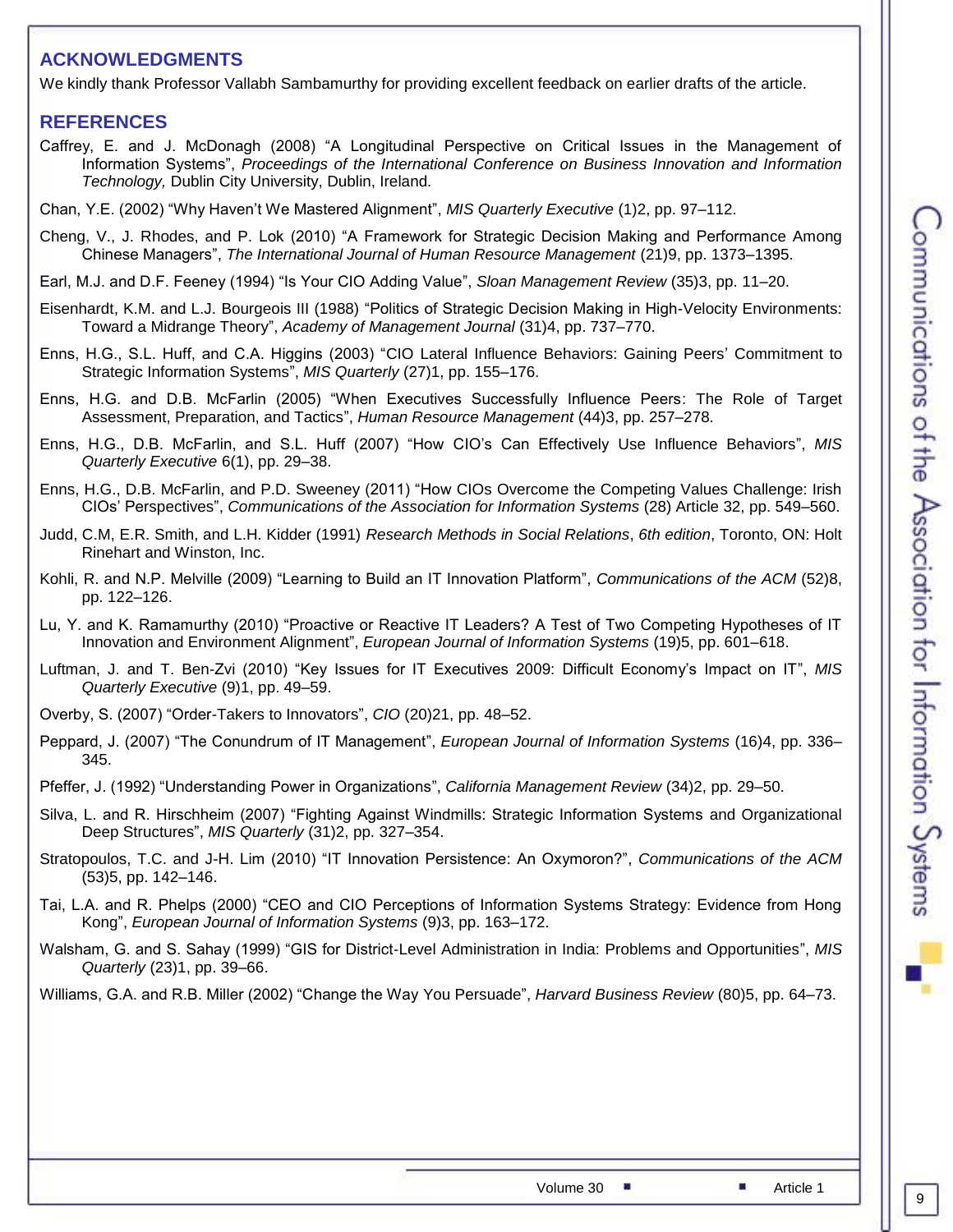#### **ABOUT THE AUTHORS**

**Harvey G. Enns** is an Associate Professor of Information Systems in the MIS, Operations Management, and Decision Sciences Department, in the School of Business Administration, at the University of Dayton. He received his Ph.D. in Information Systems from the University of Western Ontario. His research focuses on managerial topics, including the exercise of influence by chief information officers and the management of IT professionals. He has published articles in *MIS Quarterly*, *Information Systems Research (forthcoming*), *MIS Quarterly Executive, Communications of the ACM, Communications of the Association for Information Systems, Journal of Strategic Information Systems, Information and Management,* and *Human Resource Management,* as well as presented papers at major conferences, such as the International Conference on Information Systems.

**Joseph J. McDonagh** is an Associate Professor of Business Studies at the University of Dublin, Trinity College, Ireland. Dr. McDonagh's research and consulting work focus on the process of leading large-scale change across complex systems of organizations, particularly change enabled by modern IT systems. With a sustained emphasis on the diverse roles of managerial groups and managerial systems in shaping processes of development and change, this work has fostered a range of collaborative change initiatives involving the Government of Ireland, the Government of the United Kingdom and Northern Ireland, the Federal Government of the United States of America, and the United Nations System of organizations. Research output has appeared in a wide range of conference papers, book chapters, journal articles, and government reports. Specific journals include *Administration*, *Organization Development Journal*, *Public Administration Quarterly*, and *Irish Journal of Management*.

Copyright © 2012 by the Association for Information Systems. Permission to make digital or hard copies of all or part of this work for personal or classroom use is granted without fee provided that copies are not made or distributed for profit or commercial advantage and that copies bear this notice and full citation on the first page. Copyright for components of this work owned by others than the Association for Information Systems must be honored. Abstracting with credit is permitted. To copy otherwise, to republish, to post on servers, or to redistribute to lists requires prior specific permission and/or fee. Request permission to publish from: AIS Administrative Office, P.O. Box 2712 Atlanta, GA, 30301-2712, Attn: Reprints; or via e-mail from ais@aisnet.org.

10